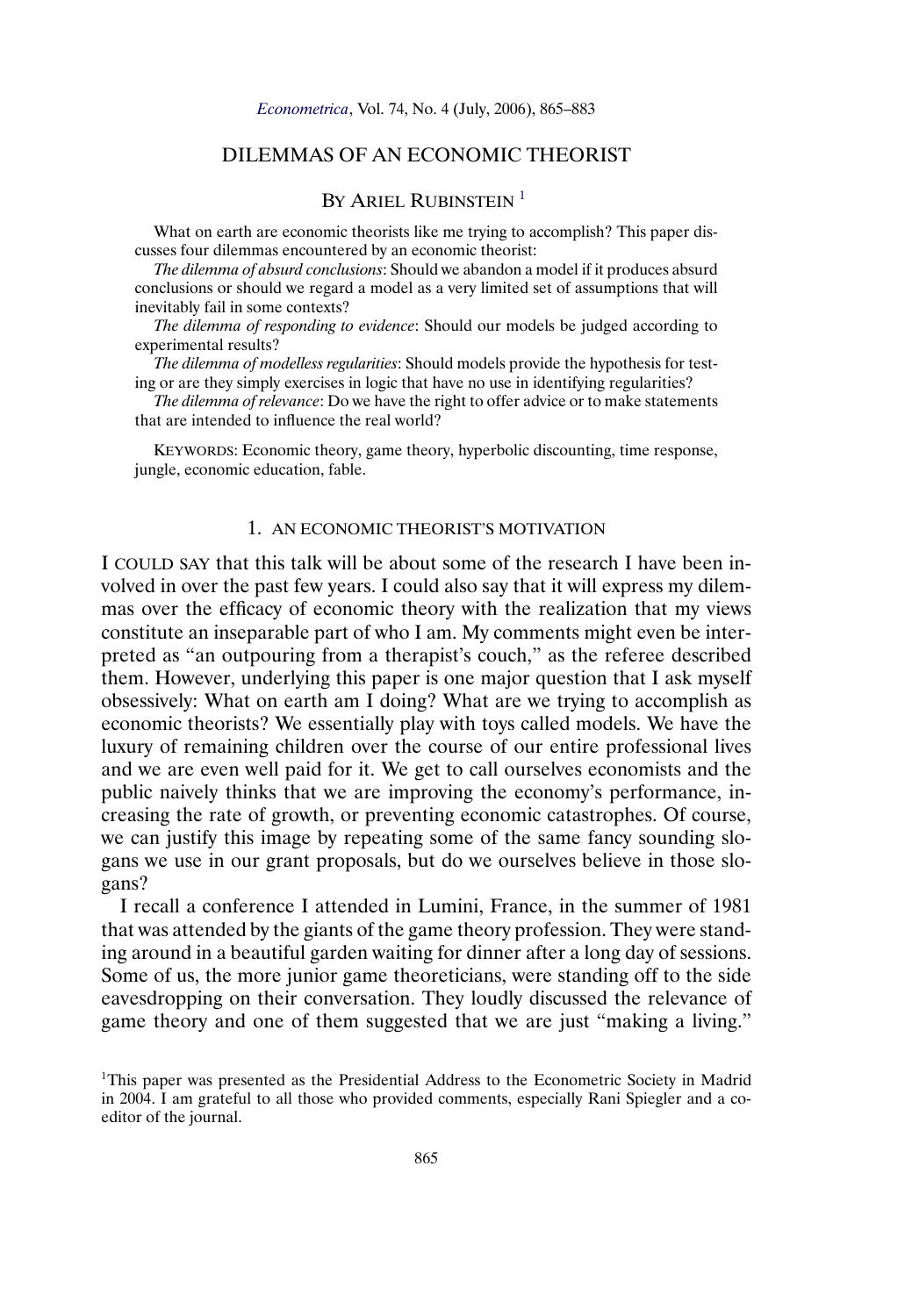I think he merely intended to be provocative, but nonetheless his response traumatized me. Are we no more than "economic agents" maximizing our utility? Are we members of an unproductive occupation that only appears to others to be useful?

Personally, I did not fulfill any childhood fantasy by becoming a professor. It was never my dream to become an economist. Frankly, I respect philosophers, teachers, writers, and nurses more than I do economists. I don't care about stock market prices and I'm not sure I know what "equities" are. I am reluctant to give policy advice to the government, and I am not happy with the idea that I may be acting in the interest of fanatic profit maximizers. Fortunately, people seldom ask me what I do. Perhaps I am a proud skeptic. Nevertheless, after many years in the profession, I still get excited when formal abstract models are successfully constructed and meaning emerges from the manipulation of symbols. It is moving when I observe that same excitement in students' faces. Thus, my greatest dilemma is between my attraction to economic theory, on the one hand, and my doubts about its relevance, on the other.

In this lecture I will try to decompose this basic dilemma into four parts:

*The dilemma of absurd conclusions*: Should we abandon a model if it produces absurd conclusions or should we regard it as a very limited set of assumptions that will inevitably fail in some contexts?

*The dilemma of responding to reality*: Should our models be judged according to experimental results?

*The dilemma of modelless regularities*: Should models provide the hypothesis for testing or are they simply exercises in logic that have no use in identifying regularities?

*The dilemma of relevance*: Do we have the right to offer advice or to make statements that are intended to influence the real world?

Many economists are aware of these dilemmas in one form or another. Nevertheless, I hope that bringing them together and linking them to recent research will have some impact.

## 2. THE DILEMMA OF ABSURD CONCLUSIONS

Formal models have a number of functions. Sometimes they are simply used as a tool to paint a clear picture of what we wish to express. As economic theorists, we use formal models to produce conclusions. Should we be as concerned with an absurd conclusion reached from sound assumptions as we would be by a contradiction in a mathematical model? Does an absurd conclusion require us to abandon an economic model?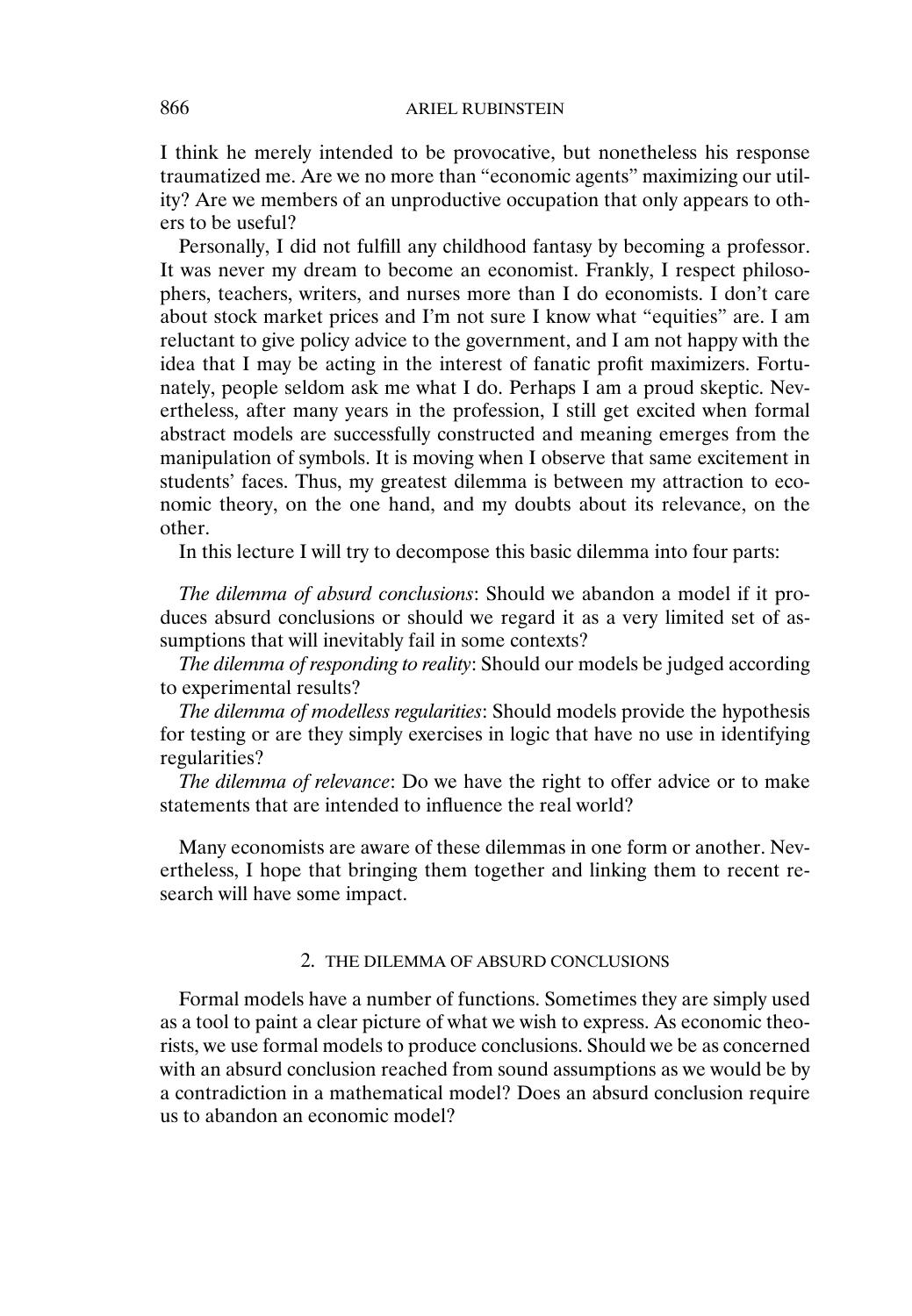## DILEMMAS OF AN ECONOMIC THEORIST 867

# *Adam in the Garden of Eden*

<span id="page-2-0"></span>Consider Adam in the Garden of Eden who is taking a crash course<sup>2</sup> in life. He is endowed with a stream of apples that he can pick from the trees in the garden. Each period he chooses whether or not to pick the apples available that day; however, once he picks an apple, he has to eat it right away. In other words, he cannot store apples from one day to the next.

Adam was created rational and he is aware of the fact that a rational decision maker first has to identify what a final consequence is.3 Adam adopts the standard economic view that a final consequence is a list of quantities of apples to be consumed each day. For example, the sequence that describes eating one apple on April 13th, 2071 is a final consequence (not only for the apple) that is independent of the day on which the decision is made to consume this sequence.

Assume that when Adam enters Eden, the following assumptions are satisfied:

(i) Adam possesses preferences  $\succsim$  over the set of streams of apple consumption (sequences of nonnegative integers).

(ii) Given a consumption stream  $c = (c_s)$  and a day t, his preferences  $\sum_{t,c}$ over the changes in his consumption from time t onward are derived from  $\succsim$ (that is, for any two vector of integers ∆ and ∆ , interpreted as changes in apple consumption from period t onward,  $\Delta \succeq_{t,c} \Delta'$  if and only if  $(c_1, \ldots, c_t + \Delta_1,$  $c_t + \Delta_2, \ldots \geq (c_1, \ldots, c_t + \Delta'_1, c_t + \Delta'_2, \ldots)).$ 

(iii) Adam likes to eat up to two apples a day and cannot bear to eat more than two apples a day.

(iv) Adam is impatient. In each period he would be delighted to increase his consumption right away from zero to one apples in exchange for two apples the next day and from one to two apples in exchange for one apple the next day. (This strong impatience assumption is not implausible even for individuals outside the Garden of Eden. In fact, one of the primary motivations of the hyperbolic discounting literature is the fact that there are people who prefer one apple today over two apples tomorrow and, at the same time, prefer two apples in 21 days to one in 20 days.)

(v) Adam does not expect to live for more than 120 years.

### *The First Traumatic Experience*

Adam is endowed with a stream of one apple per day starting on day 18 for the rest of his life. We will now put Adam through his first traumatic experience

<sup>&</sup>lt;sup>2</sup>The "course" follows Rubinstein [\(1998, 2001\)](#page-18-0).

 $3$ This is an opportunity to say that I am more than a little confused about the meaning of this concept. (See Savage [\(1972,](#page-18-0) Sections 2.5 and 5.2).) Can there be a "final consequence" when it appears that most of us do in fact care about events after our death? Shouldn't the term "consequence" be interpreted as subjective, corresponding to what the decision maker considers "final" in a particular context?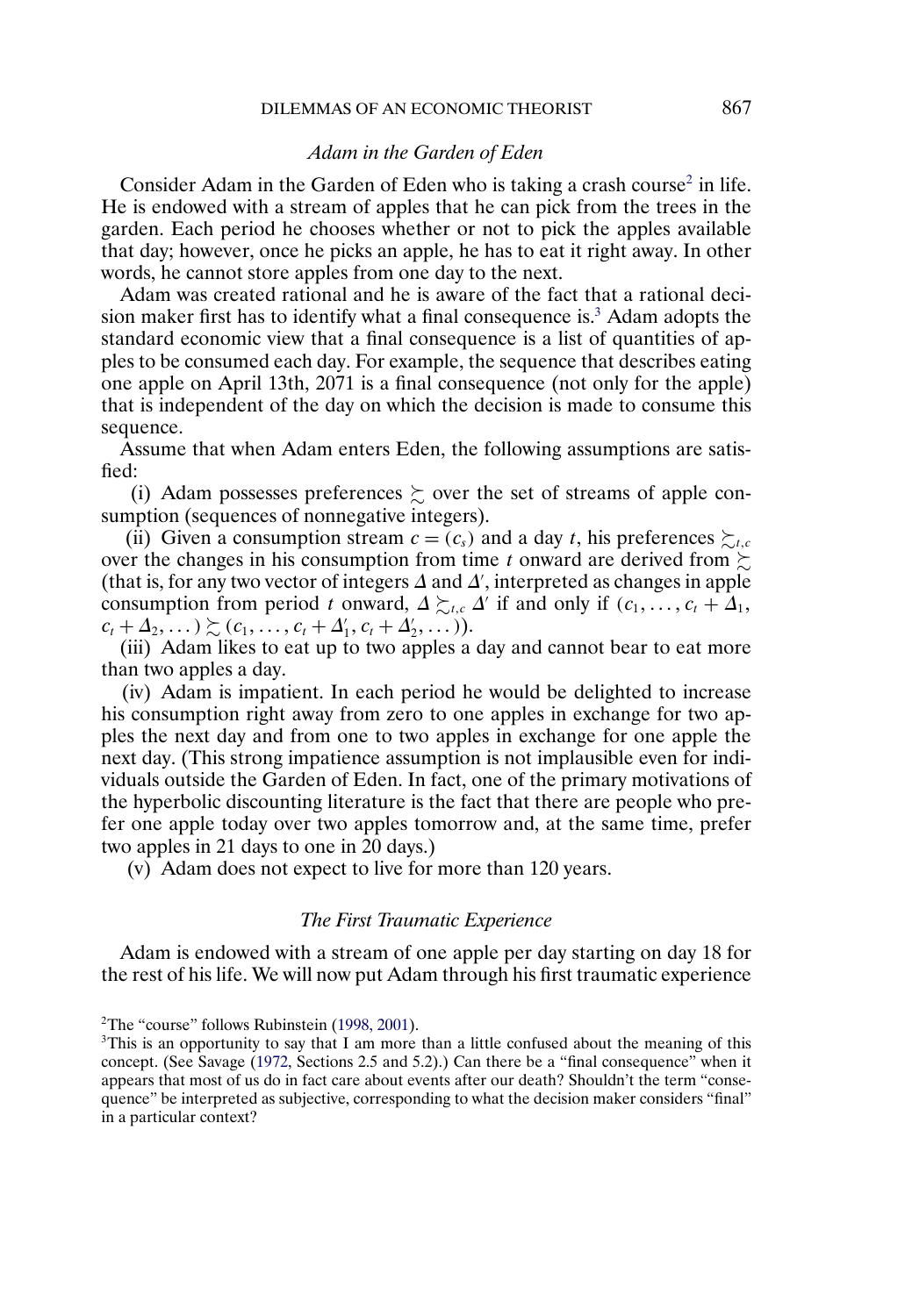<span id="page-3-0"></span>in Eden. Adam proves a simple "calibration theorem" for his case: he should be willing to exchange his endowment for a single apple right away!

The proof can be understood from the following observation: Denote by  $\langle a_1, \ldots, a_k \rangle$  the stream  $(a_1, \ldots, a_k, 0, 0, \ldots)$ . The stream of one apple per day for  $2^1$  days after a delay of 1 day, namely  $(0, 1, 1)$ , is inferior to  $(0, 2, 0)$  and also to  $(1, 0, 0)$ . Similarly, the stream of one apple per day for  $2<sup>2</sup>$  days with a delay of 2 days, namely, the stream  $(0, 0, 1, 1, 1, 1)$  is inferior to  $(0, 1, 0, 1, 0, 0)$ and thus to  $(0, 1, 1, 0, 0, 0)$  and  $(1, 0, 0, 0, 0, 0)$ . By induction we conclude that he must find the stream of  $2^{17}$  days of one apple per day with a delay of 17 days inferior to receiving one apple right away. It is only left to calculate that in 120 years there are less than  $2^{17} + 17$  days and we are done.

Thus, we have here a case in which a set of reasonable assumptions yields an absurdity. This is an alarming situation. If a basic model of decision making yields conclusions that are absurd, what is the validity of reasonable conclusions from models that use the decision making model as a building block?

The reader might notice a similarity between the above observation and an argument made in Rabin [\(2000\)](#page-17-0) in the context of decision making under uncertainty.4 When I initially added Rabin's argument to the material for my graduate microeconomics course, I added a sarcastic remark: "Do we economists take our own findings seriously?" Apparently, some economists like Rabin and Thaler [\(2001\)](#page-17-0) have called for the replacement of expected utility with an alternative theory and are so sure of themselves that they feel "much like the customer in the pet shop, beating at a dead parrot." Let us follow this path and try to change the model so as to get rid of the absurd conclusion reached by Adam.

#### *Recovering from the First Traumatic Experience*

Let us return to Adam. Following his first traumatic experience (and following Strotz [\(1956\)](#page-18-0)), Adam realizes that he should split his personality. He withdraws from the assumption that the consequences are independent of time. He now thinks of himself as a collection of egos, each with a different perspective. The consequences of an agent's choice at time  $t$  are streams of apples from time t onward. Thus, the meaning of eating one apple on day 27 will not necessarily be the same at  $t = 0$  as at  $t = 26$ . It might be that at any time t he is ready to replace two apples at time  $t + 1$  for one at time t, but not two apples on day  $t + 27$  for one apple on day  $t + 26$ . Thus, Adam will be modeled as a

<sup>4</sup>Following is one of its versions: Consider a decision maker who behaves according to expected utility theory, is risk averse, and takes the final consequence to be the amount of money he will hold after all uncertainties have been resolved. Such a decision maker, who rejects the lottery  $0.5[-10] \oplus 0.5[+11]$  at all levels of wealth in the interval [0, \$4,000], will reject an equal chance of losing a moderate amount like \$100 and making a large gain like \$64000 when he holds the initial wealth of \$3,000.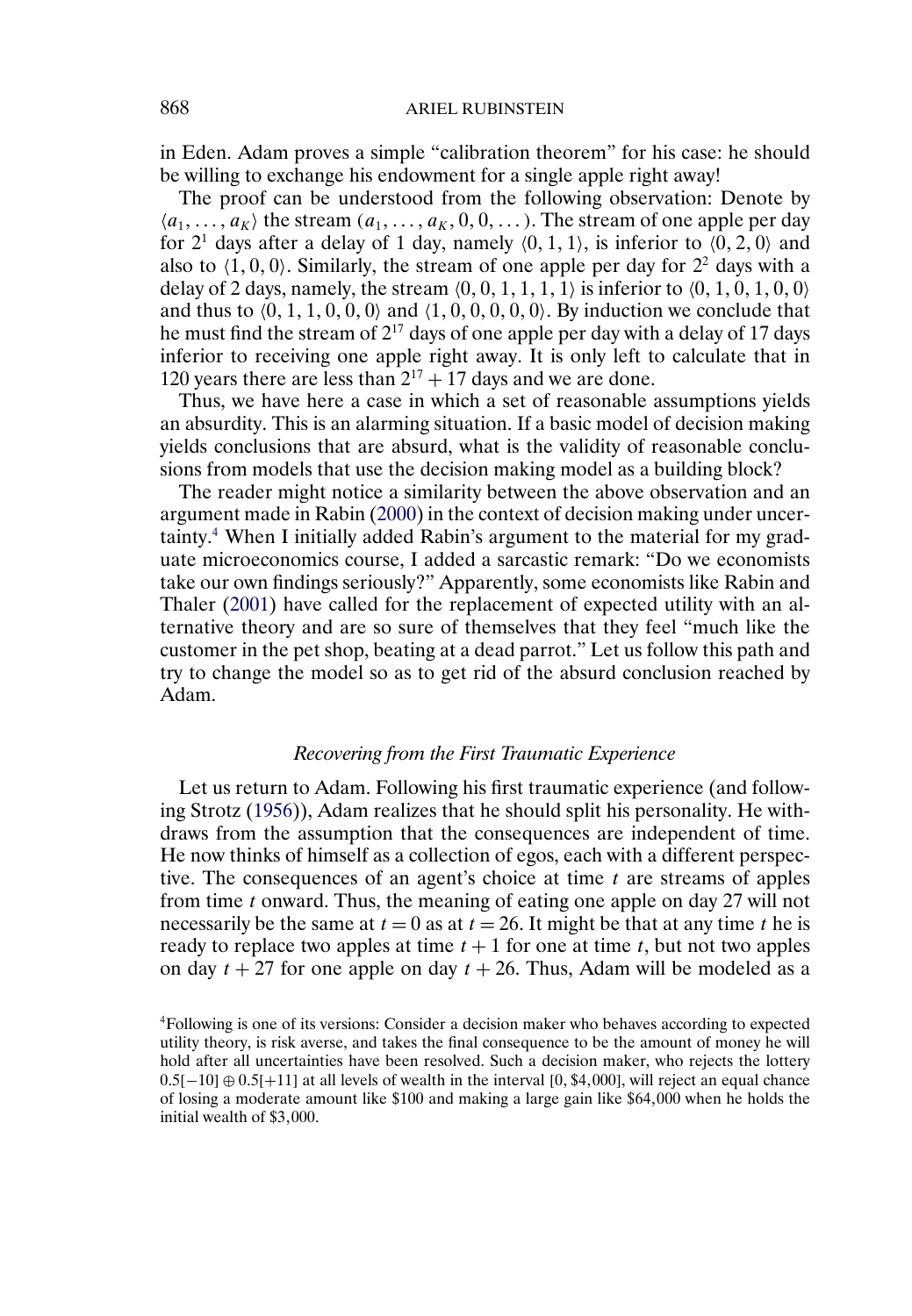<span id="page-4-0"></span>sequence of preference relations  $(\succsim_t)$ , one for each date, where each is defined on the streams of future consumption streams.

Note that this alteration of the model has an analogy in the context of decision making under uncertainty. Rabin's absurd conclusion was an outcome not only of expected utility theory assumptions, but also of the assumption that there is a single preference relation  $\succeq$  over the set of lotteries, with prizes being the "final wealth levels" such that a decision maker at any wealth  $w$  who has a vNM (von Neumann–Morgenstern) preference relation  $\succsim_w$  over the set of "wealth changes" derives that preference from  $\gtrsim$  by  $L_1 \gtrsim_w L_2$  if and only if  $w + L_1 \succsim w + L_2$ .<sup>5</sup> Kahneman and Tversky [\(1979\)](#page-17-0) have already pointed out that this assumption clashes with unambiguous experimental evidence and, in particular, that there is a dramatic difference between our attitudes toward relative gains and relative losses. Withdrawing from the assumption that a consequence must be the final wealth level and allowing a consequence to be a wealth change avoids Rabin's absurd conclusion.<sup>6</sup> (See Cox and Sadiraj [\(2001\)](#page-17-0) for an independent, though similar, argument.)

### *The Second Traumatic Experience*

Once Adam has split into a collection of infinite agents, one for each point in time, he has his second traumatic experience. Assume that the first trauma changed his preferences and that he now has less appetite and does not eat more than one apple per day. He has lost his confidence and becomes an extreme example of a hyperbolic discounter who cares only about what happens in the next two days. On the other hand, whenever he compares eating an apple today to eating an apple tomorrow, he prefers to delay the pleasure.

By now, Adam has found Eve. Eve offers Adam one apple. When he is about to eat the apple, she says to him, "Why don't you give me the apple and get an additional one tomorrow?"At this point Adam still does not realize that he might have a conflict between his selves. He is still naive. Each of his selves takes actions as if the others do not exist. Naive Adam will take the bait and never eat the apple. How sad.

<sup>&</sup>lt;sup>5</sup>Note that nothing in the vNM axioms dictates that consequences should be the final wealth levels rather than wealth changes. When discussing vNM theory, standard textbooks are indeed vague on the interpretation of  $w$ . They usually state that the decision maker derives utility from "money," with no discussion of whether "money" is a flow or a final stock.

<sup>&</sup>lt;sup>6</sup>It allows us to make the plausible assumption that for a wide range of moderate wealth levels w, a decision maker rejects the lottery  $0.5[-10] \oplus 0.5[+11]$  (probably applying an instinctual aversion to risk), and were he to start from wealth 0, for example, he would prefer the lottery  $0.5[w - 10] \oplus 0.5[w + 11]$  over the sure amount [w] (probably applying an argument that when all prizes are similar, he considers expected gains).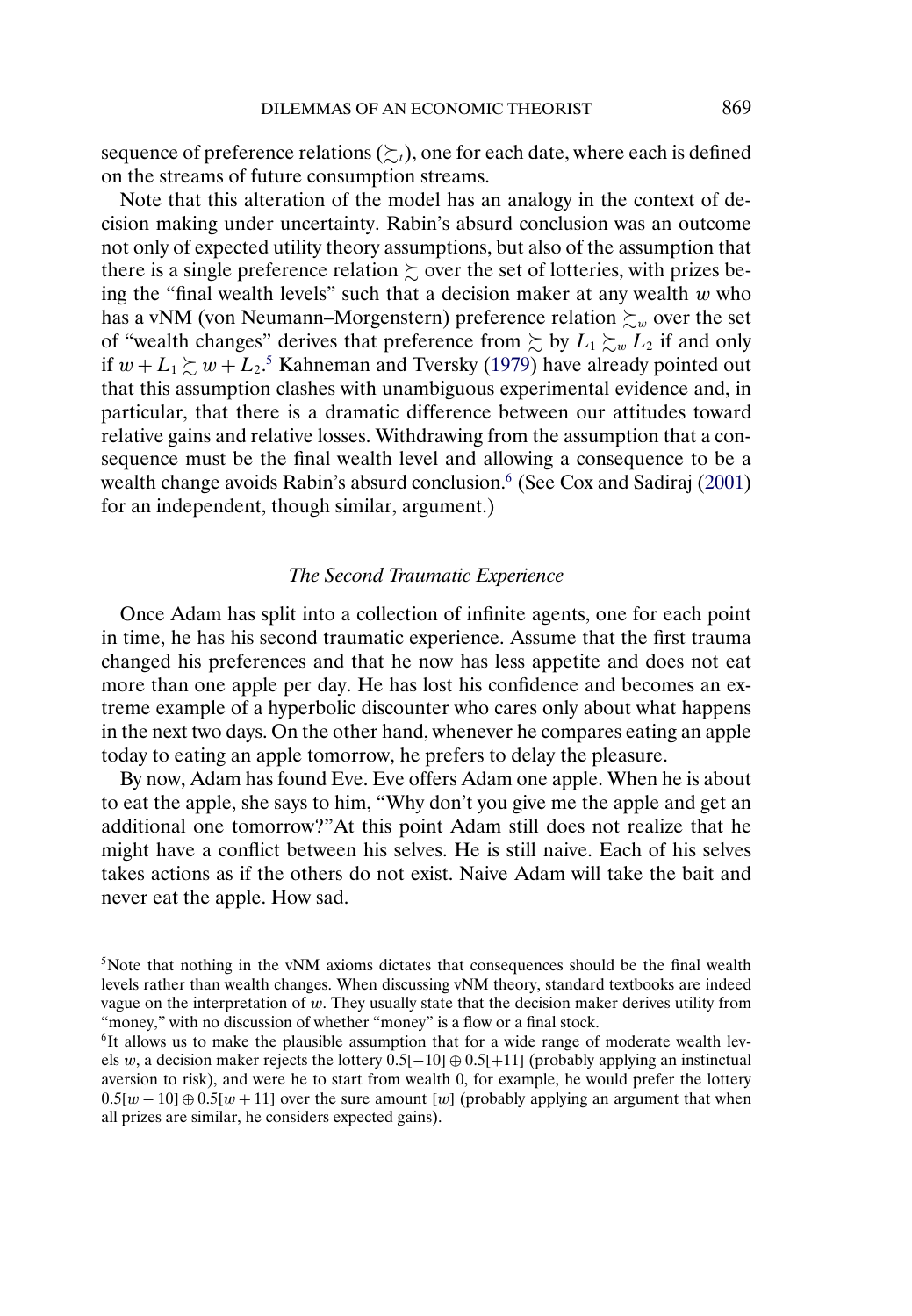### *Recovering from the Second Traumatic Experience*

Frustrated by Eve, Adam goes to the snake, a successful consultant who has graduated from a course in game theory. The snake tells Adam that he must be more sophisticated about the interaction between his various selves. He explains to Adam that the common assumption made in economics is that the decision maker's behavior must be consistent with a "perfect equilibrium procedure" ("sophisticated behavior" as it is called in the behavioral economics literature). The snake shows Adam that there are only two perfect equilibria for the game between his selves and according to them he should eat the apple on the first or second day. Adam feels relieved.

#### *The Third Traumatic Experience*

The snake has already won Adam's trust, but now Adam goes through a third traumatic experience. Adam is told that he can pick one apple every day. What could be simpler than that? Adam plans to pick an apple every day. However, the snake has different advice for Adam. He recommends a "perfect equilibrium": Adam should pick an apple only after an odd number of consecutive days during which he has not done so.

Adam is impressed by the snake's originality but nevertheless verifies that there is no hypothetical history after which one of Adam's selves can find a reason not to follow the snake's advice:

(i) Consider a self after a history in which he is not supposed to pick an apple, that is, after an even number of days during which he did not eat any apples. The self expects to eat an apple a day later. This is better than the alternative in which he does not eat the apple and, according to the equilibrium, neither will the next self (because he will be acting after zero days during which Adam has not eaten any apples).

(ii) Consider a self after a history in which he is supposed to eat an apple, that is, after an odd number of days during which he did not eat apples. According to the equilibrium, the self expects that the next self will not eat an apple. This is better than the alternative in which the self does not eat the apple and, according to the equilibrium, neither does the next self (because he will be acting after an even number of days during which Adam has not eaten any apples).

To conclude, Adam does not find any problem with the snake's advice and eats apples only once every two days.

# *The Dilemma of Absurd Conclusions*

We have now arrived at the dilemma. We want assumptions to be realistic and to yield only sensible results. Thus, nonsensical conclusions will lead us to reject a model. However, unlike parrots, human beings have the ability to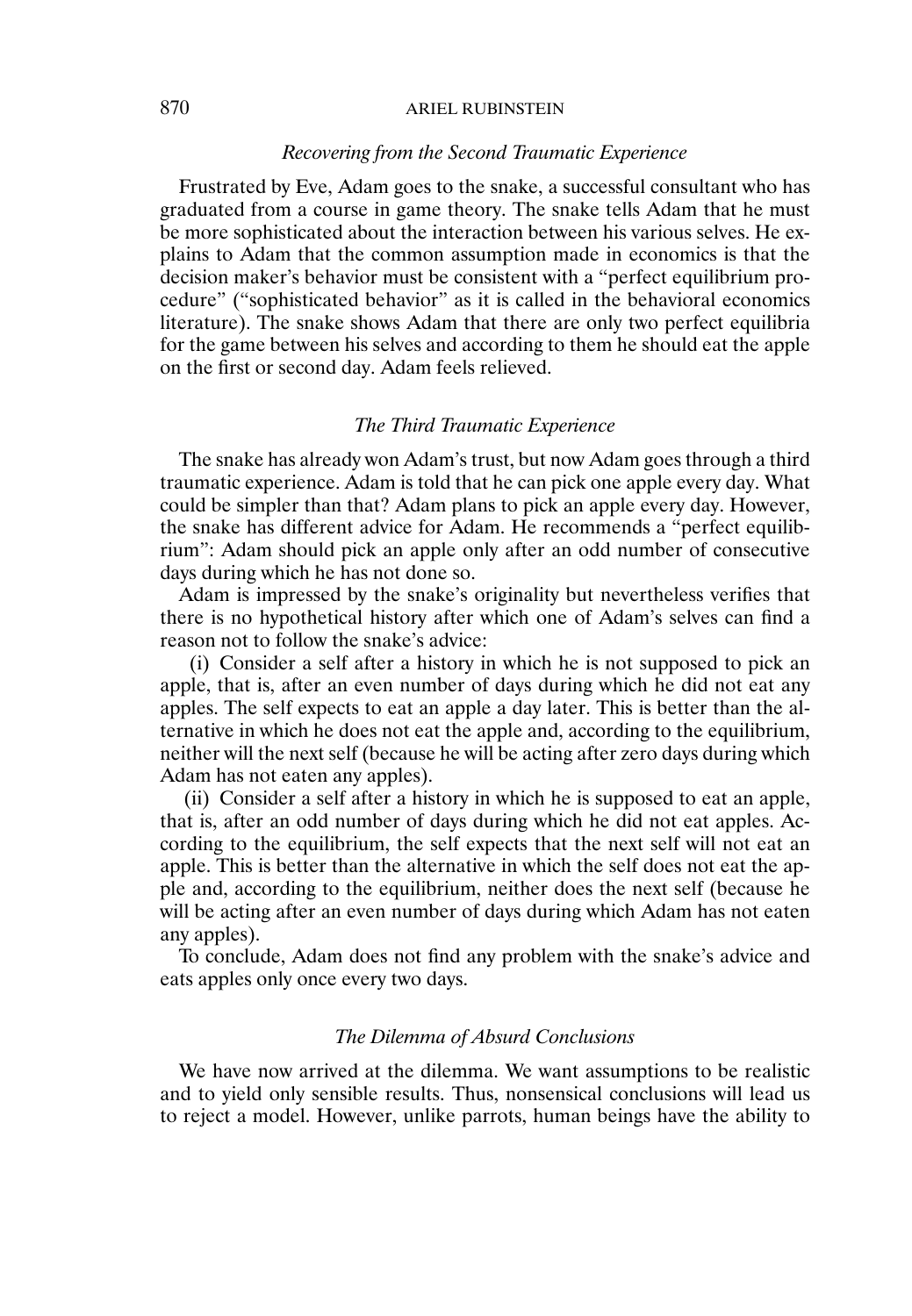<span id="page-6-0"></span>invent new ways to reason that will clash with any theory. Attempting to escape from the calibration theorem, Adam ran into Eve. Escaping from Eve, he ran into the snake. If we followed the behavioral economics methodology of rejecting a theory if it reaches an absurd conclusion, we would trash expected utility and constant discounting, but then would reject the alternative theories as well. I doubt there is any set of assumptions that does not produce absurd conclusions when applied to circumstances far removed from the context in which they were conceived. So how should we respond to absurd conclusions derived from sensible assumptions?

#### 3. THE DILEMMA OF RESPONSE TO EVIDENCE

The connection between the models in economic theory and reality is tricky. I do not think that many of us take our models seriously enough to view them as platforms for producing accurate predictions in the same way that models in the sciences are viewed. When comparing a model to real data, we hope at best to find some evidence that "something" in reality is close to the model's prediction. Experiments are used to verify assumptions and conclusions. Should we change a model if one of its assumptions is experimentally refuted? Let us consider, for example, the evaluation of assumptions regarding time preferences.

### *The Case for Hyperbolic Preferences*

Recently there has been a trend in "behavioral economics" to replace the traditional discounting formula with a variation of the hyperbolic discounting formula whereby, for each day, the payoffs from that point on are discounted by 1,  $\beta\delta$ ,  $\beta\delta^2$ ,  $\beta\delta^3$ , .... This trend has gained popularity despite the problem (mentioned in the previous section) that it involves much more than just changing the scope of the preferences—it introduces time inconsistencies and requires assumptions about the interaction between the different selves.

The hyperbolic discounting literature (see, for example, Laibson [\(1996\)](#page-17-0)) is based on unequivocal statements such as "Studies of animal and human behavior suggest that discount functions are approximately hyperbolic." Indeed we have reliable evidence (especially because it is confirmed by our own thought experiments) that, for certain decision problems, stationary discounting is inconsistent with the experimental results and that hyperbolic discounting preferences fit the data better. For example, there are more people who prefer an apple today over two apples tomorrow than there are those who prefer two apples in 21 days over one apple in 20 days. So we adopt hyperbolic discounting or, to be more precise, a simple version of this approach characterized by two parameters,  $\beta$  and  $\delta$ .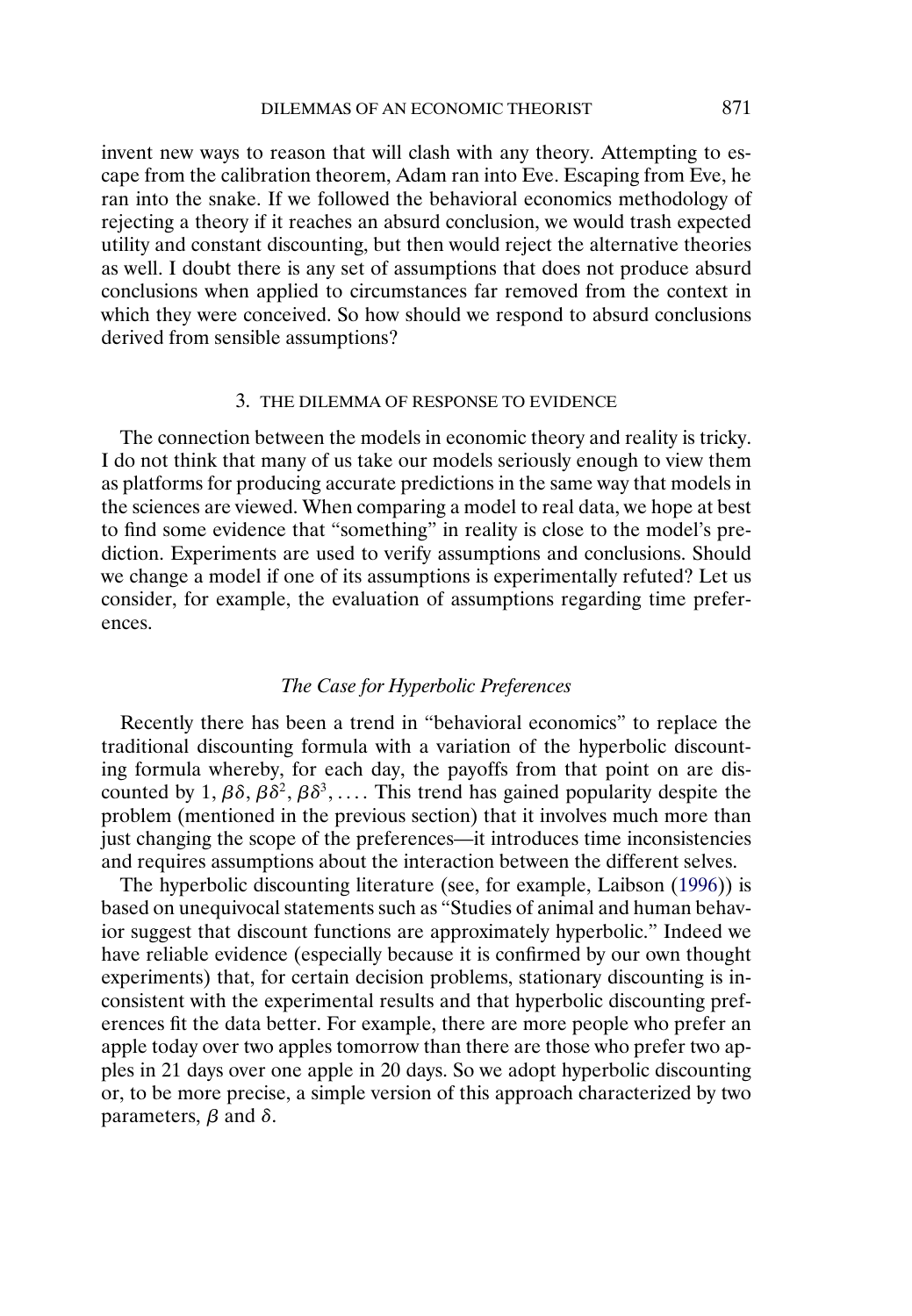## *The Case Against Hyperbolic Preferences*

<span id="page-7-0"></span>What if we can easily design experiments that reject the alternative theory as well? Following are the results of an experiment I conducted in 2003 on the audiences of a lecture delivered at the University of British Columbia. Students and faculty were asked to respond on-line to the following problem:

PROBLEM 1: Imagine you have finished a job and have to choose between two payment schemes:

(A) Receiving \$1,000 in 8 months.

(B) Receiving \$500 in 6 months and \$500 in 10 months.

Which scheme would you choose?

Receiving \$1,000 in 8 months is not much different from receiving \$500 at  $8 - \varepsilon$  and \$500 at  $8 + \varepsilon$ . Thus, a reasonable application of the (hyperbolic) discounting approach in this case would imply that advancing the receipt of \$500 from  $t = 8$  to  $t = 6$  has more weight than postponing the receipt of \$500 from  $t = 8$  to  $t = 10$ . Therefore, we would expect the vast majority of people to choose B. However, 54% of the 354 participants in this experiment chose A.

I believe that the phenomenon we see here is somewhat related to risk aversion: Given two alternatives, there is a strong tendency to choose the one perceived as the "average." In the context of decision making under uncertainty, people tend to prefer the certain expectation of a lottery over the lottery itself. In the context of streams of money, the averaging might be done on the time component. This consideration leads an individual to prefer one installment. Apparently, for a majority of subjects the preference for the average is stronger than the consideration underlying hyperbolic discounting (advancing the receipt of \$500 by two periods is a more significant than the loss from postponing the receipt of the same amount for two periods) which, of course, I do not deny exists.

If I am right, then one would expect, following Kahneman and Tversky [\(1979\)](#page-17-0), that the subjects' choices in the dual problem, which involve losses rather than gains, would be reversed. To strengthen the experimental evidence against hyperbolic discounting, I tested this as well. Students and faculty invited to a lecture at Georgetown University were asked to respond on-line to the following problem:

PROBLEM 2: Imagine you have bought a computer and have to choose between two payment schemes:

(A) Paying \$1,000 in 8 months.

(B) Paying \$500 in 6 months and \$500 in 10 months.

Which scheme would you choose?

While 54% of the subjects chose one installment when they had to choose between payment schemes for earnings in Problem 1, only 39% of the 382 par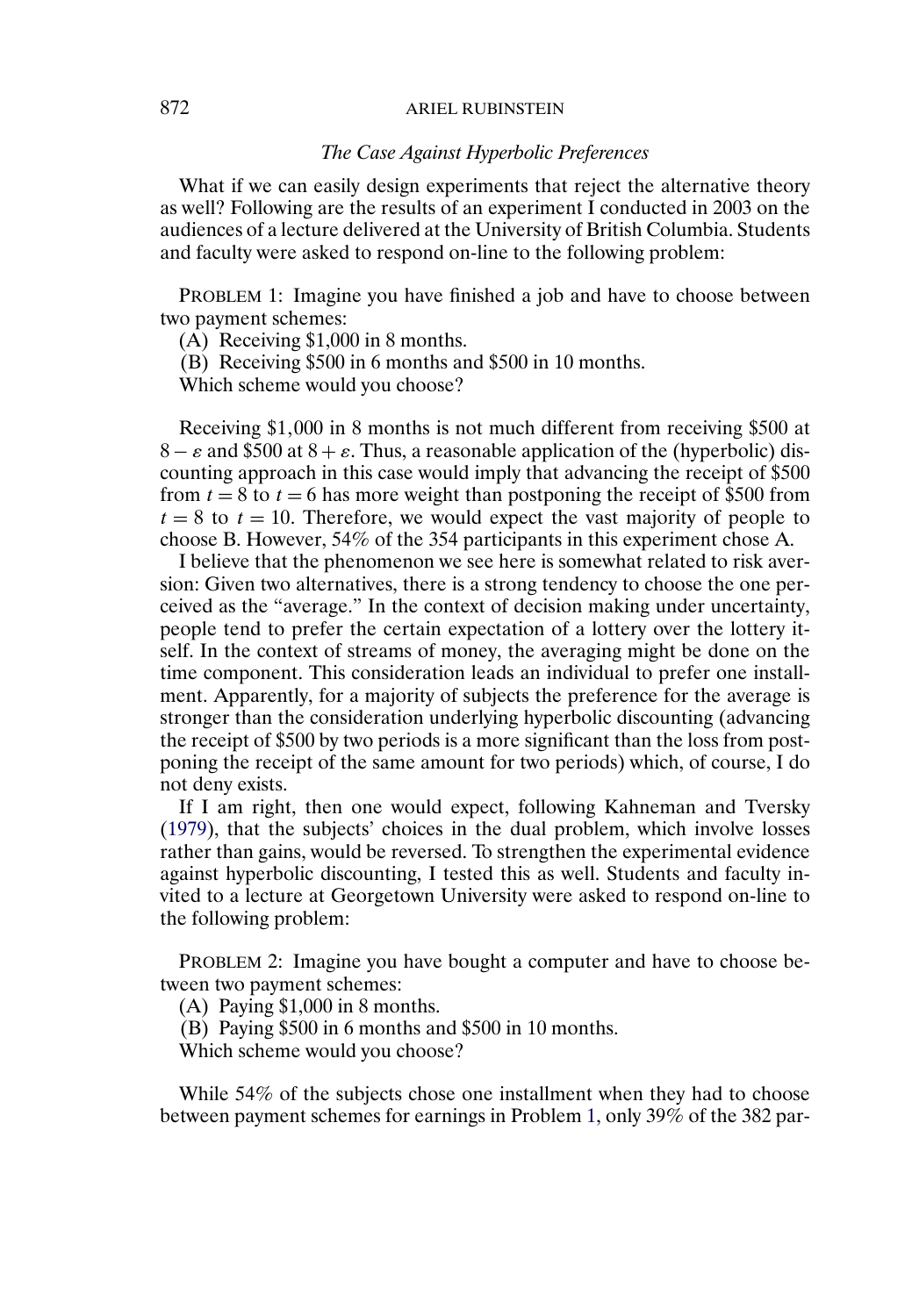<span id="page-8-0"></span>ticipants chose one installment in Problem [2,](#page-7-0) when they had to choose between payment schemes for losses.

#### *The Dilemma of Response to Evidence*

The results of both the experiments are the opposite of what is predicted by the hyperbolic discounting approach. So should we dismiss the hyperbolic discounting model? According to the methodological guidelines implicitly followed by many behavioral economists, the answer is yes.

Of course, there is a tempting alternative—simply to dismiss evidence we do not like. I know personally of one paper (Rubinstein [\(2003\)](#page-18-0)) that presented the results of several experiments aimed at refuting the hyperbolic discounting theory. An editor of a very prestigious journal, $\lambda$  which has published many of the hyperbolic discounting papers, justified his decision to reject the paper as follows: "Ultimately this seems like a critique of the current approach which is right in many ways, but criticisms and extensions of existing research are best sent to more specialized outlets."

Taking a more serious approach, we are faced here with the dilemma of how to respond to experimental evidence. We want our assumptions to reflect reality, but you can put together any combination of reasonable assumptions and be certain that someone will find an experiment to defeat your theory. So how can we proceed given the fact that rejecting assumptions using experimental results is so easy?

#### 4. THE DILEMMA OF MODELLESS REGULARITIES

Models in economic theory are also used to suggest regularities in human behavior and interaction. By regularities I mean phenomena that appear repeatedly in similar environments at different points in time and at different locations. I have the impression that as economic theorists, we hope that regularities will miraculously emerge from the formulas we write leisurely at our desks. Applied economists often feel the need for a model before they mine data for a pattern or regularity. Do we really need economic theory to find these regularities? Would it not be better to go in the opposite direction by observing the real world, whether through empirical or experimental data, to find unexpected regularities? Personally I doubt that we need pre conceived theories to find regularities.

# *The Traveler's Dilemma*

To illustrate the point, let us have a look at a version of the Traveler's Dilemma (owing to Basu [\(1994\)](#page-17-0)):

Imagine you are one of the players in the following two-player game:

7To prevent any misunderstanding, it was the *Quarterly Journal of Economics*.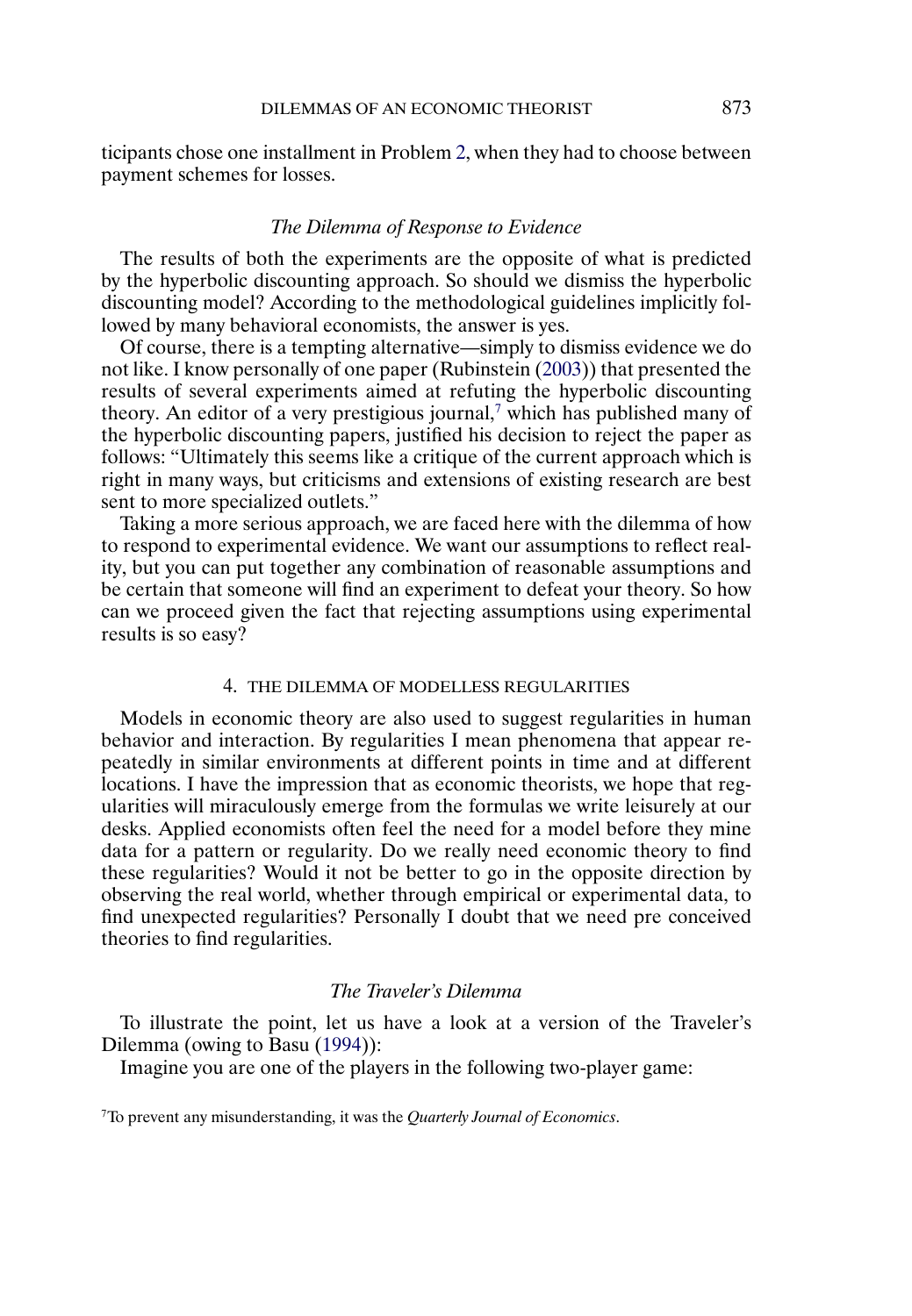- Each of the players chooses an amount between \$180 and \$300.
- Both players are paid the lower of the two chosen amounts.
- Five dollars are transferred from the player who chose the larger amount to the player who chose the smaller one.
- In the case that both players choose the same amount, they both receive that amount and no transfer is made.

What is your choice?

The standard game theoretic analysis assumes that the players care only about their final dollar payoff. Since the only Nash equilibrium for the game is for both players to choose 180, the standard application of game theory would explain a regularity in which all players choose 180.

# *A Regularity Is Found*

During the years 2002–2003, I was able to collect large amounts of data from audiences of a public lecture that I delivered at several universities.<sup>8</sup> People who were invited to attend the lecture, most of them students and faculty, were asked to respond to several questions before the lecture on the website *<gametheory.tau.ac.il>*. One of the questions was the above version of the Traveler's Dilemma.

Figure [1](#page-10-0) shows the results for nine universities in six countries: Ben-Gurion University, Tel Aviv University, the Technion (Israel); Tilburg University (Holland); the London School of Economics (United Kingdom); the University of British Columbia and York University (Canada); Georgetown University (United States); and Sabanci (Turkey). The five graphs look quite similar and reveal a regularity in the distributions of something like the following:

|        |           | 180 181–294 295 296–298 299 300 |              |
|--------|-----------|---------------------------------|--------------|
| $13\%$ | $15\%$ 5% | $3\%$                           | $9\% - 56\%$ |

Note that this regularity was found without any preconceived model and I am not aware of any existing game theoretical model that can, in fact, explain it.

## *Further Insights Are Found*

Finding an explanation of the regularity in the distributions of responses in a case like the virtual Traveler's Dilemma is likely to involve the search for a recurring distribution of more fundamental psychological traits. For that we need to have a better psychological understanding of the meaning of each of the responses, rather than a fancy model.

8In the lecture, titled "John Nash, Beautiful Mind and Game Theory," I critically introduced the basic ideas of game theory, spoke about my personal encounter with John Nash, and discussed a bit about the book and the movie.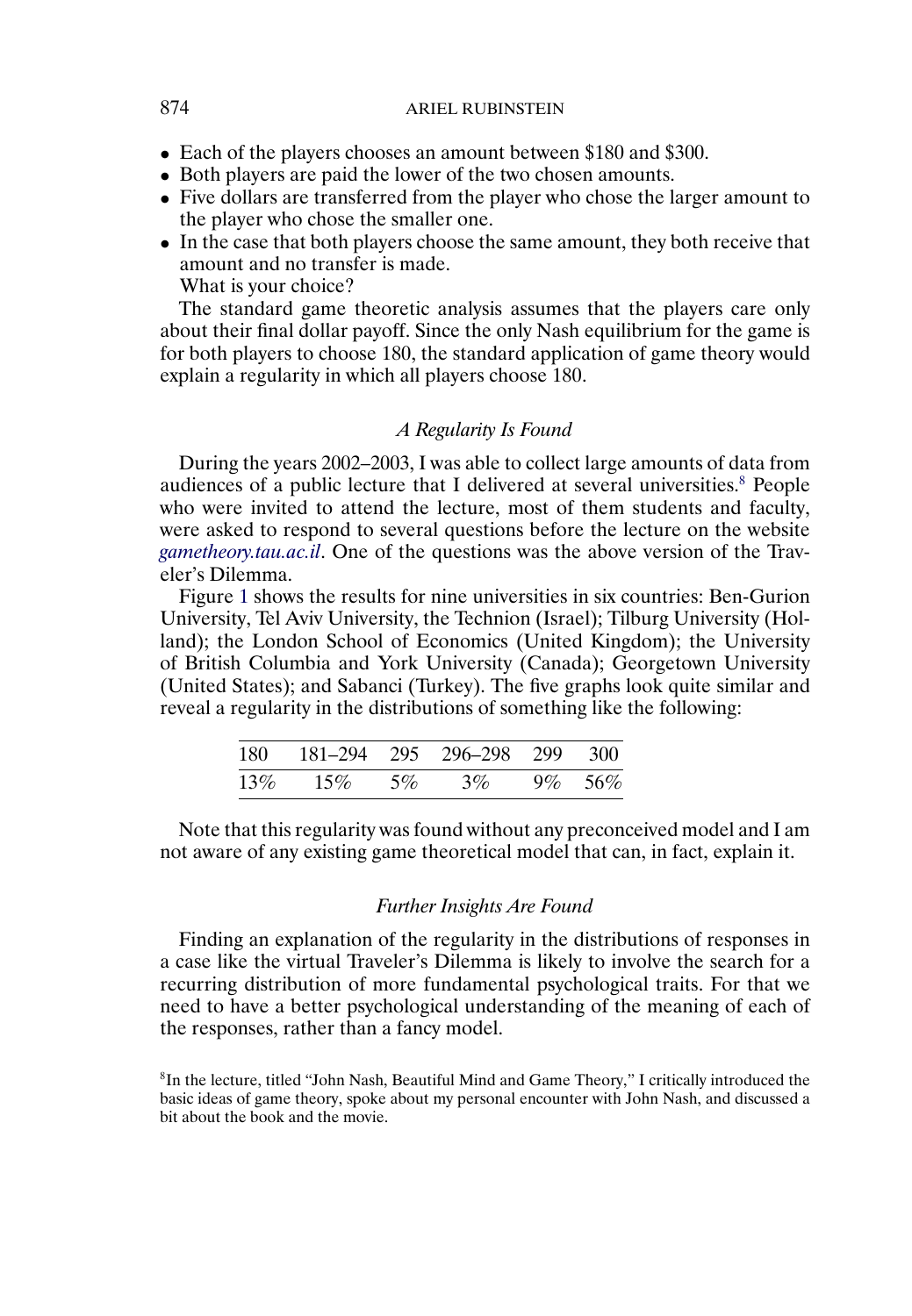<span id="page-10-0"></span>

FIGURE 1.

The players who chose 180 are probably aware of the game theoretical prediction. On average, they would do badly playing against a player chosen randomly from the respondents. These players can claim to be the "victims" of game theory. The subjects whose answers were in the range 295–299 clearly exhibit strategic reasoning. The answer 300 seems to be an instinctive response in this context and the responses in the range 181–294 appear to be the result of random choice.

To support this interpretation, I gathered data on the subjects' response times (see Rubinstein [\(2004\)](#page-18-0)). Response time is a very noisy variable due to differences in server speeds, differences in cognitive abilities among subjects, etc. Nevertheless, when the sample is large enough, as this one was, we can obtain a reliable picture (which is confirmed by the fact that the relationship between the distributions is similar at all the various locations). Table [I](#page-11-0) shows the median response times in seconds and Figure [2](#page-11-0) shows the cumulative distributions of the response times among  $2,985$  subjects<sup>9</sup> for the four ranges  $\{180\}$ ,  $\{181, \ldots, 294\}, \{295, \ldots, 299\}, \text{and } \{300\}.$ 

Remarkably, the response 300 and the responses in the range 181–294 are the quickest. Apparently 300 is indeed the instinctive response and responses in the range 181–294 are the result of "random" choice without a clear rationale. The responses in the range 295–299, which imply greater cognitive efforts,

<sup>&</sup>lt;sup>9</sup>Time response was not recorded for the first two audiences to whom the lecture was delivered.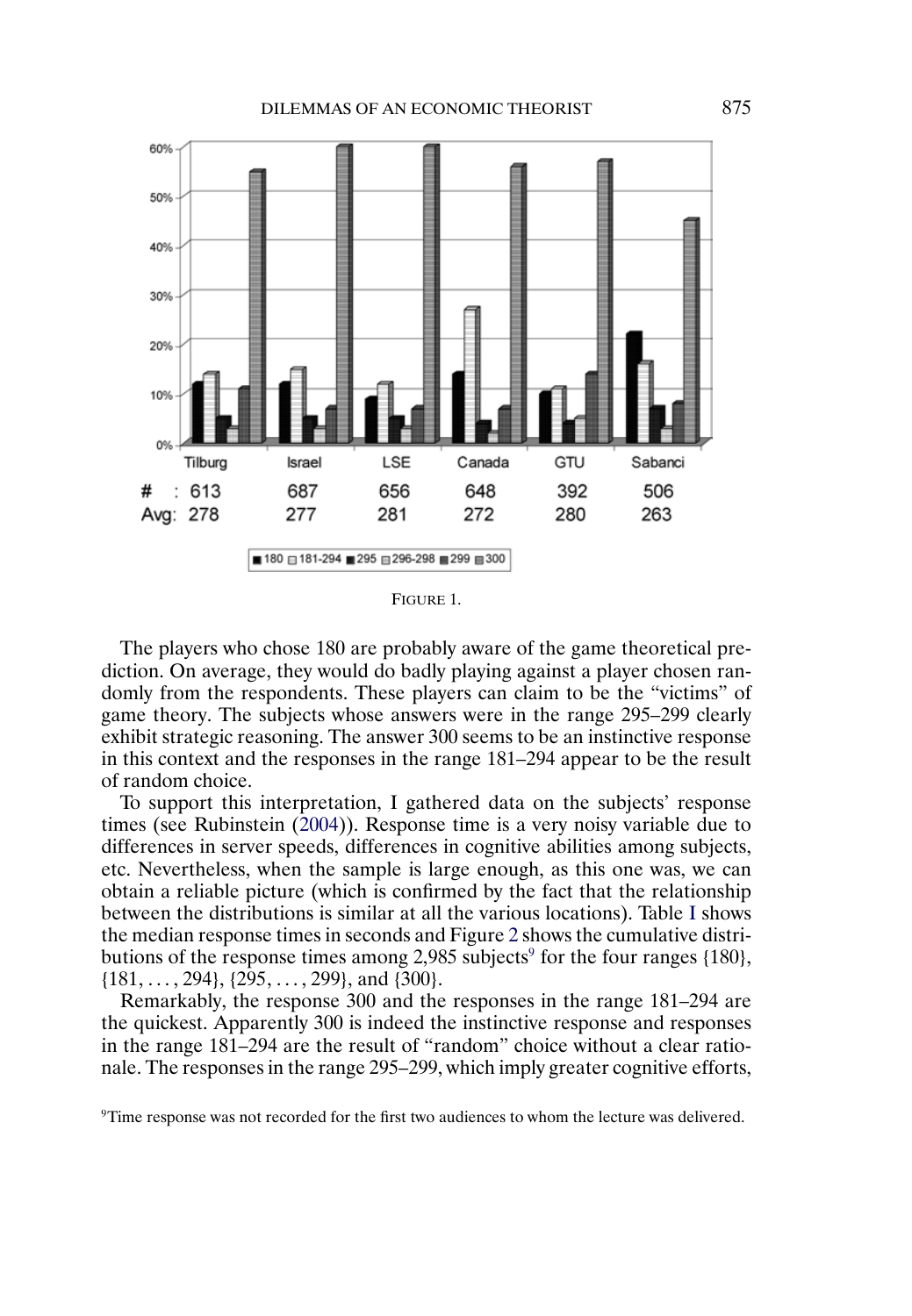<span id="page-11-0"></span>

| $n = 2,985$ | $\%$ | Median Response Time |
|-------------|------|----------------------|
| 180         | 13%  | 87 s                 |
| 181-294     | 14%  | 70 s                 |
| 295-299     | 17%  | 96 s                 |
| 300         | 55%  | 72s                  |

TABLE I

indeed take the most time. The "victims" of game theory who chose 180 are somewhere in between. The shape of their distribution seems to indicate that some of the subjects calculated the equilibrium (a cognitive operation) and that some of them were already familiar with the game.

The time response data add meaning to the results. Choices associated with a long time response are likely to be the outcome of a more intensive use of a cognitive process whereas a more instinctive process might be responsible for short time response. The distinction between fast intuitive operations and slow cognitive operations is related to the psychologists' distinction between systems 1 and 2 (see, for example, Stanovich and West [\(2000\)](#page-18-0) and Kahneman [\(2003\)](#page-17-0)). However, note that we had no model in mind before looking at the data and we are still a long way from explaining the stable distribution of responses across different populations.



FIGURE 2.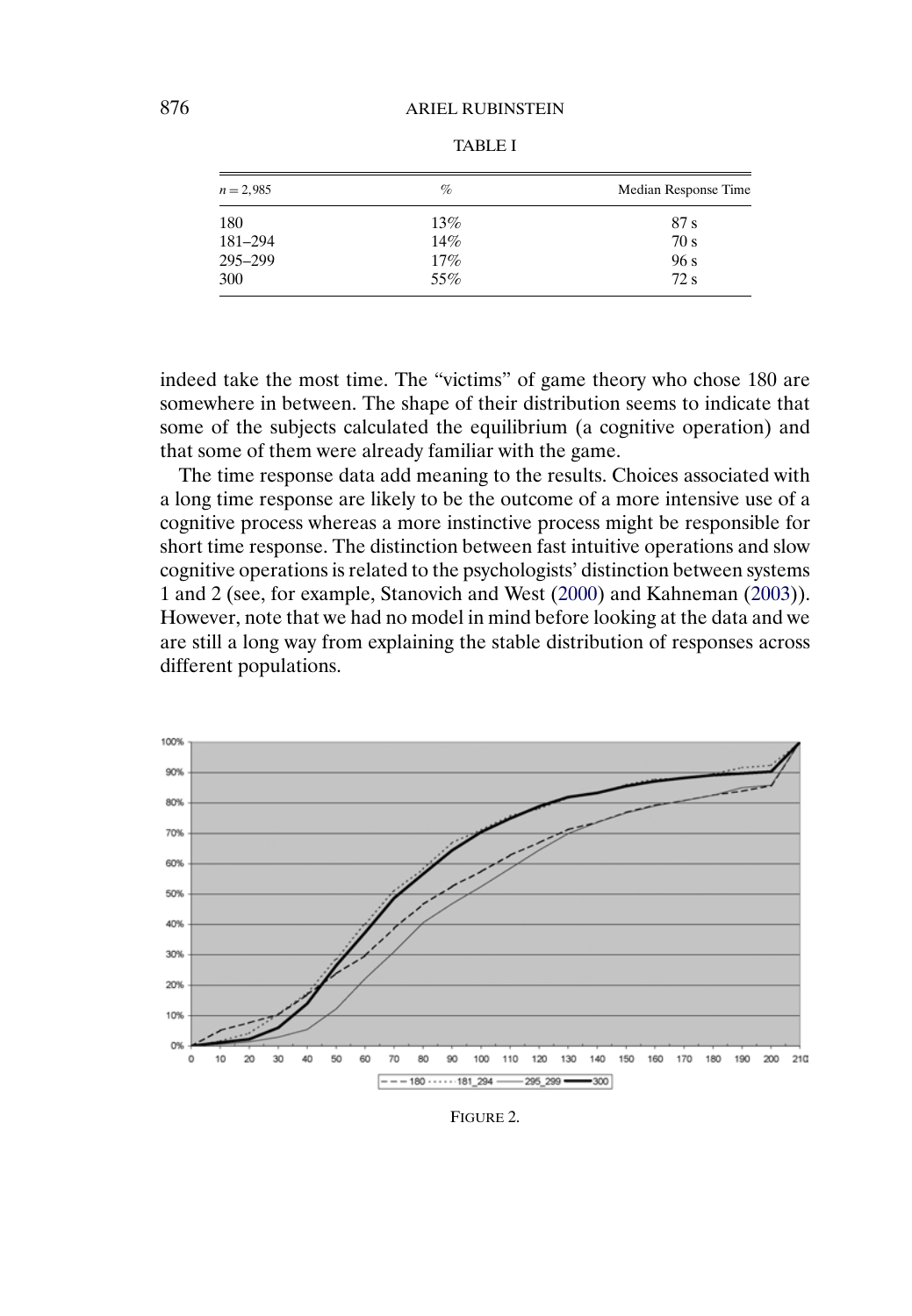### *The Dilemma of Modelless Regularities*

<span id="page-12-0"></span>We have now arrived at the dilemma of modelless regularities. We would like a model to produce interesting conclusions that are consistent with observed regularities so we can claim that the model provides an explanation of those regularities, but are complicated theoretical models really necessary to find interesting regularities?

#### 5. THE DILEMMA OF RELEVANCE

It is true that I would like to change the world. I want people to listen to me, but as an economic theorist, do I have anything to say to them?

One of my earliest interests as an economic theorist was in bargaining theory. There were two reasons for this: First and foremost, bargaining theory involves the construction of models that are simple but nevertheless rich in results that have attractive interpretations. Indeed, the possibility of deriving meaningful statements through the manipulation of mathematical symbols was something that attracted me to economics in the first place. Second, as a child I frequented the open air markets in West Jerusalem and later the Bazaar in the Old City of Jerusalem, and as a result, bargaining had an exotic appeal for me. I came to prefer bargaining theory over auction theory, because auctions were associated with the rich whereas bargaining was associated with the common people. However, I never imagined that bargaining theory would make me a better bargainer. When people approached me later in life for advice in negotiating the purchase of an apartment or to join a team planning strategy for political negotiations, I declined. I told them that as an economic theorist I had nothing to contribute. I did not say that I lacked commonsense or life experience that might be useful in such negotiations, but rather that my professional knowledge was of no use in these matters. This response was sufficient to deter them. Decision makers are usually looking for professional advice, rather than advice based on commonsense. They believe, and perhaps rightly so, that they have at least as much commonsense as assertive professional economists.

Nevertheless, I am a teacher of microeconomics. I am a part of the "machine" that I suspect is influencing students to think in a way that I do not particularly like.

# *The Layoff Survey*

In 2004, I conducted a survey among six groups of Israeli students. The students were told that the questionnaire was not an exam and that there were no "right" answers. The core of the questionnaire was as follows:

Q-TABLE (Translated from Hebrew): Assume that you are a vice president of ILJK company. The company provides extermination services and employs a certain number of permanent administrative workers and 196 nonpermanent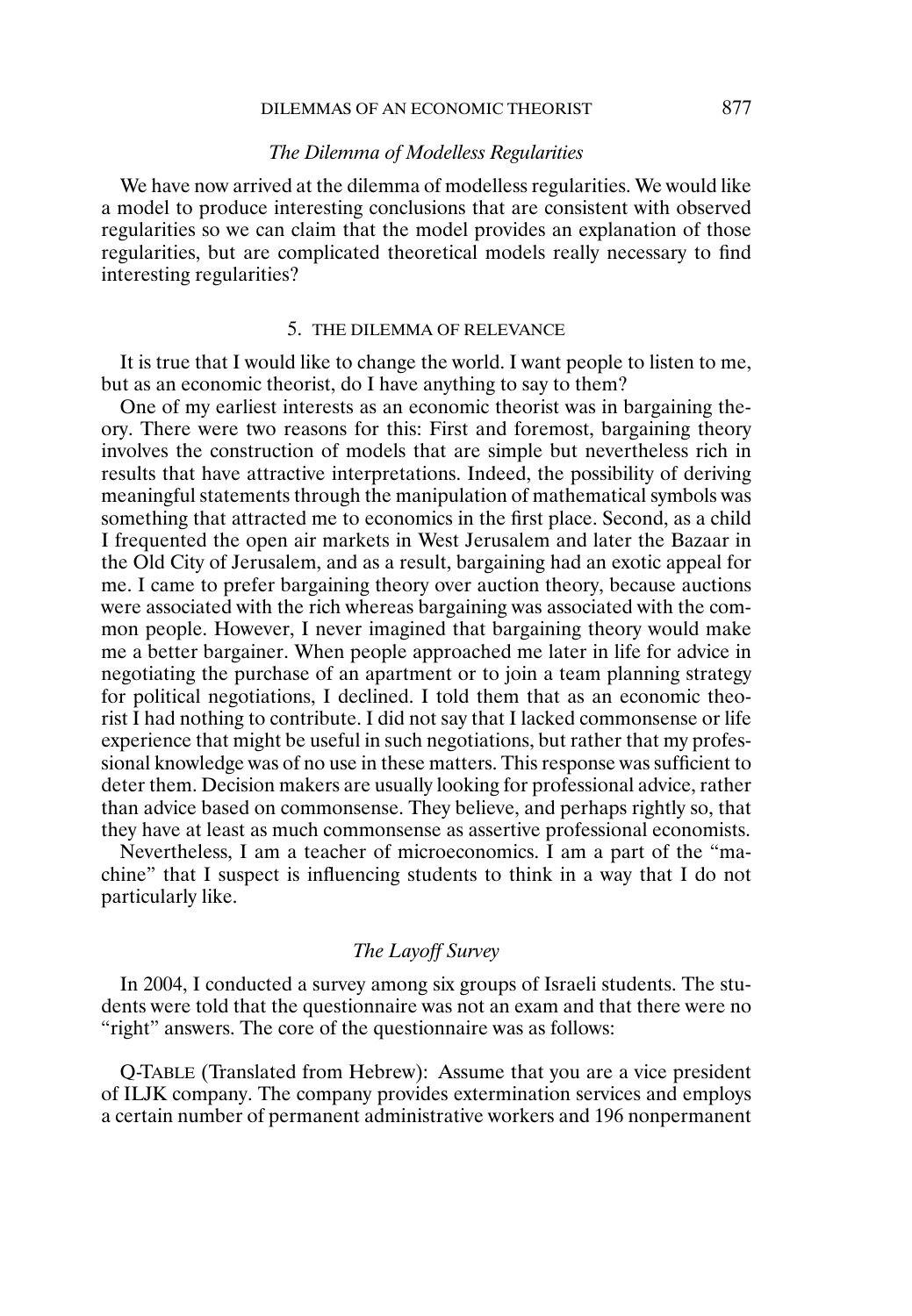<span id="page-13-0"></span>

| Number of Workers Who Will Continue to Be Employed | Expected Annual Profit (Millions of Shekels) |
|----------------------------------------------------|----------------------------------------------|
| $\theta$ (All the workers to be laid off)          | Loss of 8                                    |
| 50 (146 workers to be laid off)                    | Profit of 1                                  |
| 65 (131 workers to be laid off)                    | Profit of 1.5                                |
| 100 (96 workers to be laid off)                    | Profit of 2                                  |
| 144 (52 workers to be laid off)                    | Profit of 1.6                                |
| 170 (26 workers to be laid off)                    | Profit of 1                                  |
| 196 (No layoffs)                                   | Profit of 0.4                                |

TABLE II

workers who are sent out on extermination jobs. The company was founded five years ago and is owned by three families. The work requires only a low level of skill, with each worker requiring only one week of training. All the company's employees have been with the company for three to five years. The company pays its workers more than minimum wage. A worker's salary includes payment for overtime, which varies from 4,000 to 5,000 shekels per month.<sup>10</sup> The company makes sure to provide its employees with all the benefits required by law. Until recently, the company was making large profits. As a result of the continuing recession, there has been a significant drop in profits, although the company is still in the black. You will be attending a meeting of the management in which a decision will be made regarding the layoff of some of the workers. ILJK's finance department has prepared scenarios of annual profits shown in the table (Table II). Complete the following:

I recommend continuing to employ of the 196 workers presently employed by the company.

The full results of this experiment appear in Rubinstein  $(2006)$ .<sup>11</sup> Six groups of students were approached by e-mail and asked to respond to a series of questions via the Internet. The groups comprised undergraduate students in the departments of economics, law, mathematics, and philosophy at Tel Aviv University; MBA students at Tel Aviv University; and undergraduates in economics at the Hebrew University of Jerusalem. I will refer to the six groups using the abbreviations EconTAU, Law, Math, Phil, MBA, and EconHU.

Table [III](#page-14-0) presents the responses of 764 students (who answered 100 or more<sup>12</sup>) to the [Q-Table.](#page-12-0) The differences between the groups are striking. The Econ students both at the Hebrew University and Tel Aviv University are much more pronounced profit maximizers than the students in the other groups.

 $10$ The minimum wage in Israel was about 3,300 shekels at the time of the experiment.

 $11$ In addition to a more complete presentation of the results, Rubinstein [\(2006\)](#page-18-0) also reports the results of the survey among several thousand readers of an Israeli daily newspaper and among Ph.D. students at Harvard.

<sup>&</sup>lt;sup>12</sup>For a discussion of the 5% who chose a number less than 100, see Rubinstein [\(2006\)](#page-18-0).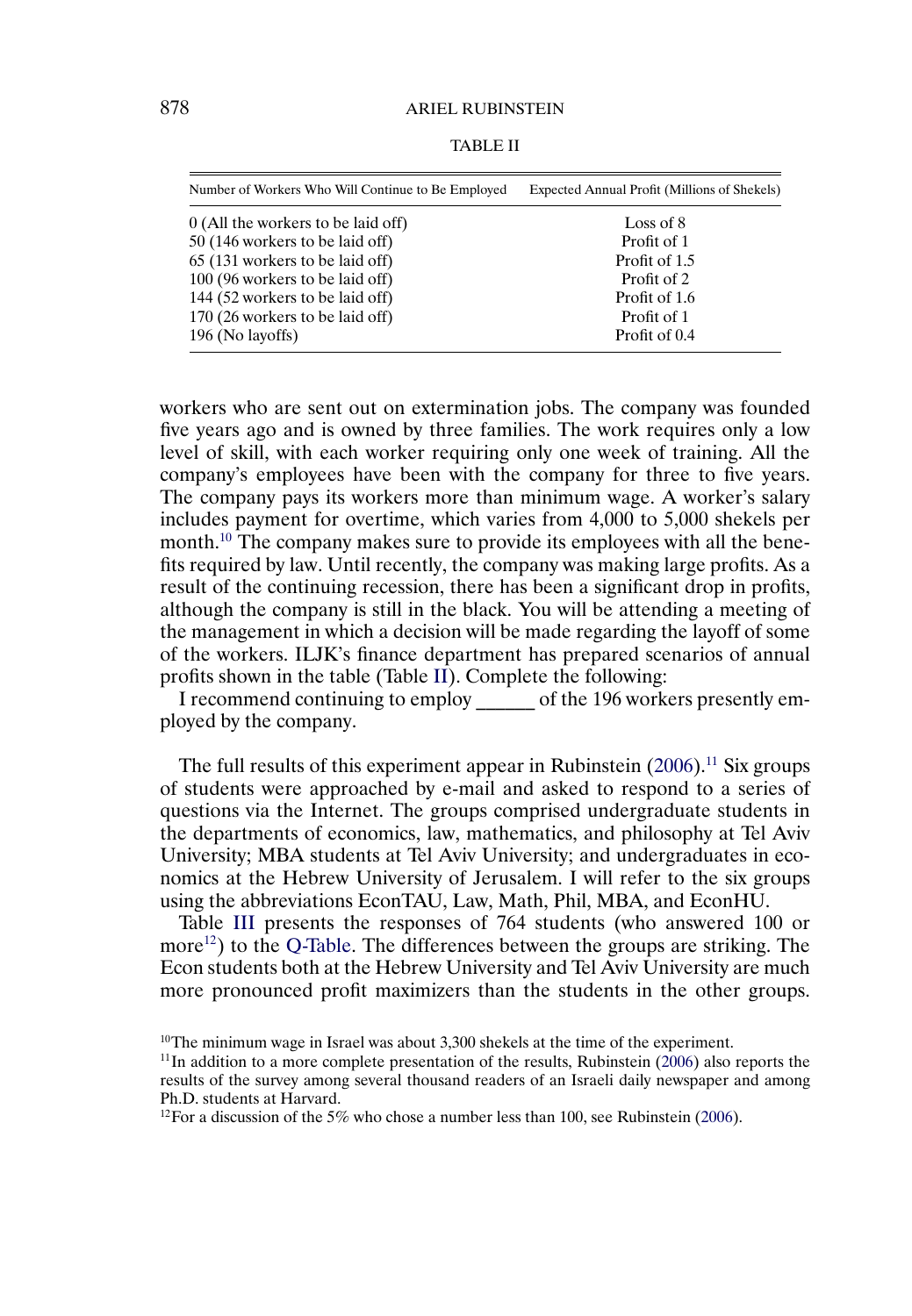<span id="page-14-0"></span>

| O-Table | EconHu<br>$n = 94$ | EconTAU<br>$n = 130$ | <b>MBA</b><br>$n = 172$ | Law<br>$n = 216$ | Math<br>$n = 64$ | Phil<br>$n = 88$ |
|---------|--------------------|----------------------|-------------------------|------------------|------------------|------------------|
|         |                    |                      |                         |                  |                  |                  |
| 100     | 49%                | 45%                  | 33%                     | 27%              | 16%              | 13%              |
| 144     | 33%                | 31%                  | 29%                     | 36%              | 36%              | 19%              |
| 170     | 7%                 | $9\%$                | 23%                     | 18%              | 25%              | 25%              |
| 196     | 6%                 | 13%                  | $12\%$                  | 13%              | 11%              | 36%              |
| Other   | $4\%$              | 2%                   | 3%                      | $6\%$            | 13%              | 7%               |
| Average | 127                | 133                  | 142                     | 144              | 151              | 165              |
|         |                    |                      |                         |                  |                  |                  |

TABLE III

Almost half of the Econ students chose the profit-maximizing alternative, as compared to only 13–16% of the Phil and Math students. The MBA and Law students are somewhere in between. The response of "no layoffs" was given by only a small population of respondents (6–15%) in five of the six groups. The philosophers were the only exception: 36% of them chose to ignore the profit-maximizing target. A major surprise (at least for me) was the fact that the MBA students responded differently than the Econ students. I think that this has to do with the way in which MBA programs are taught. Perhaps the study of cases triggers more comprehensive thinking about real-life problems than the study of formal models, which conceals the need to balance between conflicting considerations.

A variant of the problem, Q-Formula, was identical to the [Q-Table](#page-12-0) except that the table was replaced with the following statement: "The employment of x workers will result in annual profits (in millions of shekels) equal to of x workers will result in annual profits (in millions of shekets) equal to  $2\sqrt{x} - 0.1x - 8$ ." Note that this profit function yields similar values to those presented in the table and has an identical maximum at  $x = 100$ .

In the Law and Phil groups, all subjects received the [Q-Table](#page-12-0) version. Subjects in the other four groups, who have more mathematical background, were randomly given either the [Q-Table](#page-12-0) or the Q-Formula.

A total of 298 subjects responded to the Q-Formula. Here there were no major differences between the four groups. A vast majority (around 75%) of subjects in all groups maximized profits, although many of them were aware of the existence of a trade-off (as is evident from the fact that many of those who chose 100 revealed in a subsequent question that they believe that a real vice president would fire a smaller number of workers than that required to maximize profits). Thus, presenting the problem formally, as we do in economics, seems to obscure the real-life complexity of the situation for most students (including math students).

The interpretation of the results cannot be separated from one's personal views regarding the behavior of economic agents in such a situation. If you believe that the managers of a company are obligated morally or legally to maximize profits, then you should probably praise economics for how well it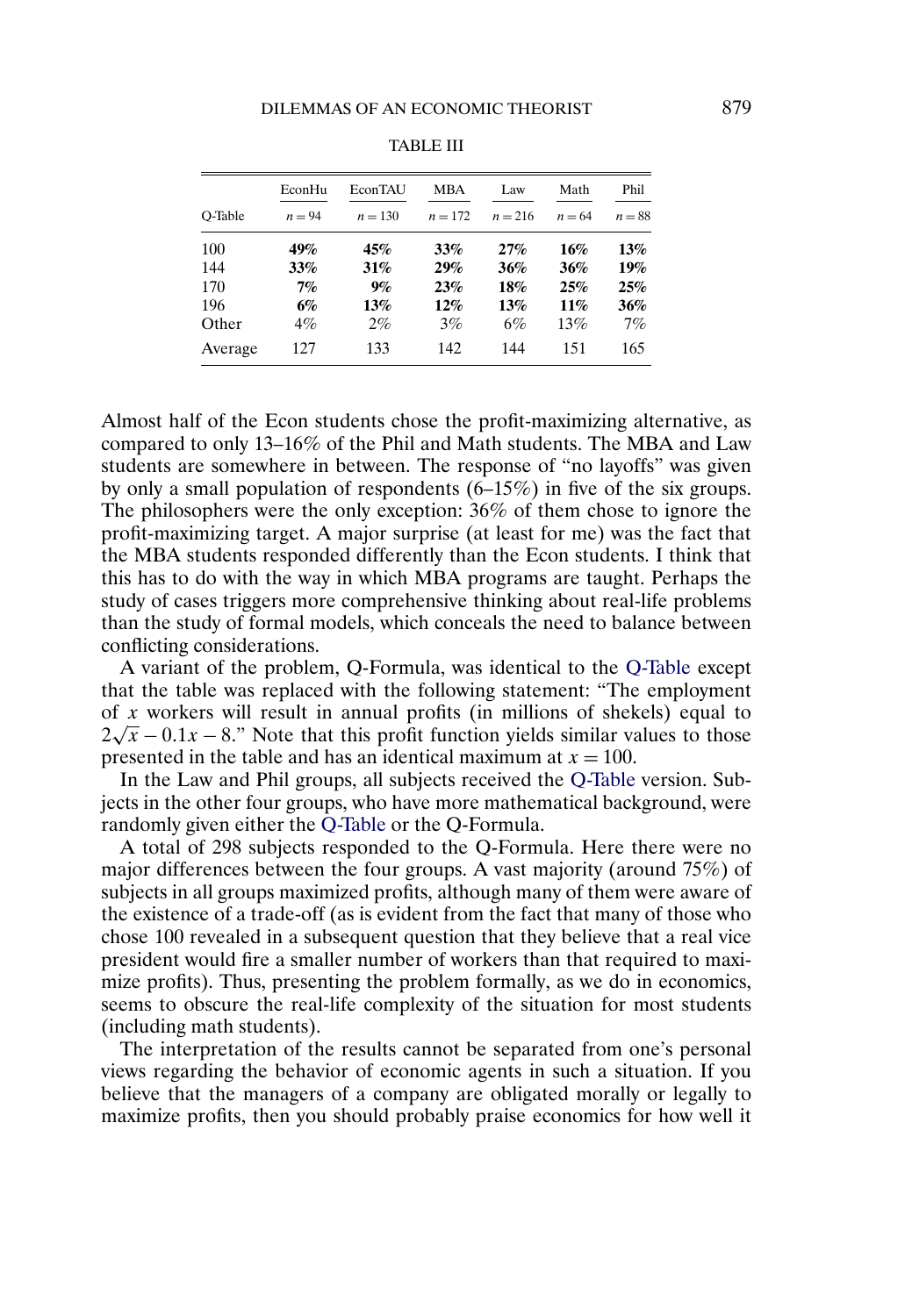<span id="page-15-0"></span>indoctrinates its students and be disappointed that so many of them still do not maximize profits. On the other hand, if you approach the results with the belief that managers should also take into account the welfare of the workers, particularly when the economy is in recession and unemployment is high, then you probably feel uncomfortable with the results.

Of course, it is possible that the differences between the two groups of economics undergraduates and the other groups is due to selection bias rather than indoctrination. However, the fact that the responses of the economists differed from those of the lawyers and MBA students, and not just from those of the philosophers and mathematicians, makes this possibility less likely. The uniformity in the responses to the Q-Formula appears to provide support for the indoctrination hypothesis also.

Perhaps there is no connection between the responses and the choices that would be made in real life. However, if there is no connection, does not that mean that what a student learns in economics will have no influence on his behavior and we should be revising our curriculum? Overall, I am left with the impression that in the best case, the formal exercises we assign to our students make the study of economics less interesting; in the worst case, they contribute to shaping a rather unpleasant "economic man."

### *The Jungle Model*

Guilt feelings probably motivated me in Piccione and Rubinstein [\(2003\)](#page-17-0). This is the only paper I have ever been involved with that was motivated by real-life problems.

We constructed a model that we called The Jungle. Whereas in an exchange economy, transactions are made with the mutual consent of two parties, in the jungle it is sufficient that one agent, who happens to be the stronger of the two, is interested in the transaction. The model is meant to be similar to the exchange economy model with the exception that there is no ownership and agents do not come into the model with an initial endowment. Formally, the vector of initial endowments is replaced with a power relationship in this model.

After spelling out the model and the definition of a jungle equilibrium, examples are brought to illustrate the richness of the model. Several propositions are proved: existence, uniqueness, and the First Fundamental Welfare Theorem (under some smoothness assumptions, the jungle equilibrium is efficient). Finally, an analogy to the Second Fundamental Welfare Theorem is discussed and it is shown that every jungle equilibrium allocation is also supported by equilibrium prices such that the stronger are also the richer. One could interpret this statement to mean that power and wealth go hand-in-hand.

When I present this model in public lectures, I ask the audience to imagine that they are attending the first lecture of a course at the University of the Jungle designed to introduce the principles of economics, and to show how the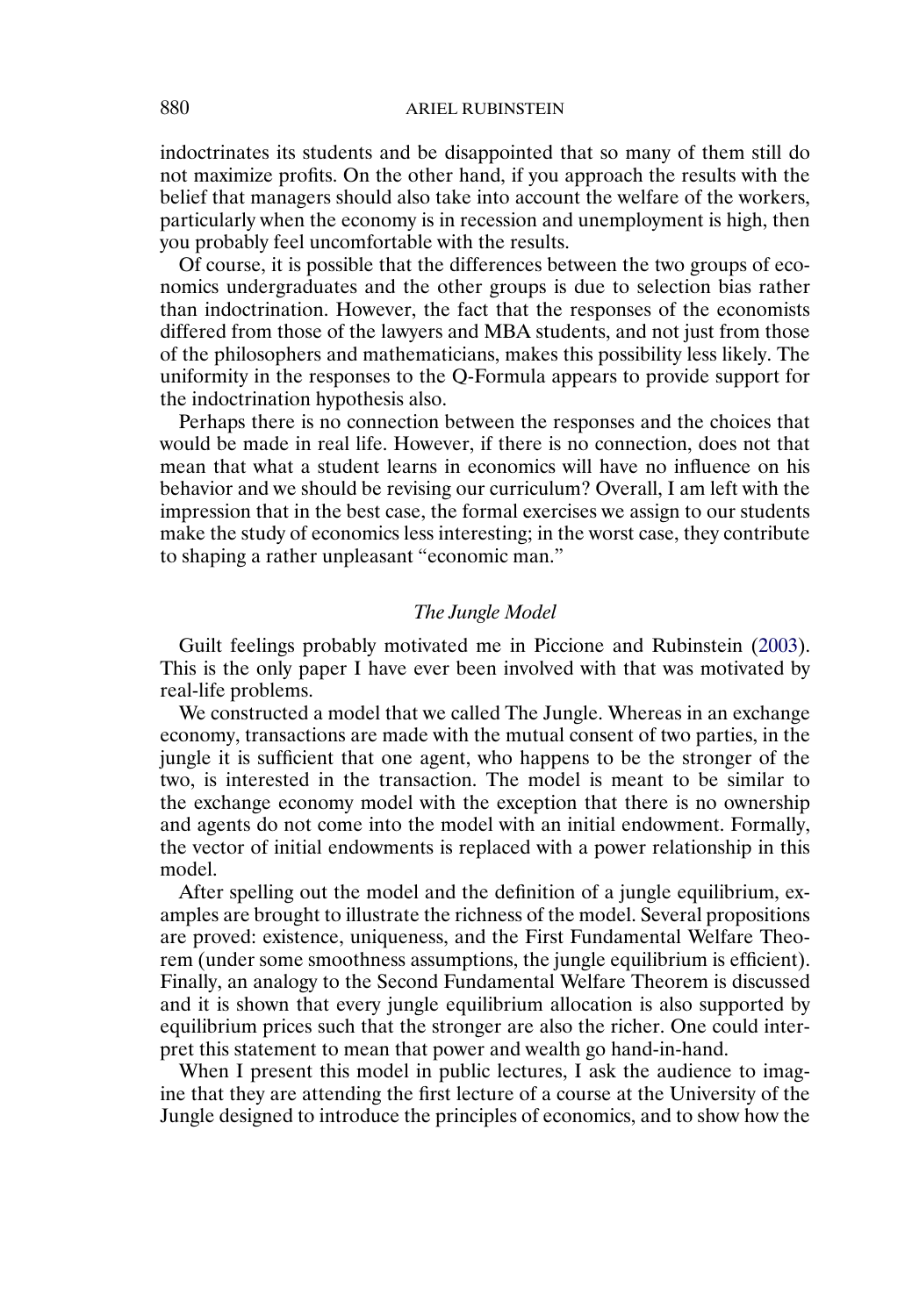visible iron hand produces order out of chaos and results in the efficient allocation of available resources without the interference of a government. We argued in the paper that the greed on which the market economy is based is analogous to the strength to take advantage of the weak in the jungle economy. The market economy encourages people to produce more, thus increasing society's resources, whereas the jungle economy encourages people to develop their strength, thus facilitating society's expansionist ambitions.

I view the jungle model as a rhetorical exercise designed to sow (more) doubts for economics students in their study of models of competitive markets. The idea was to build a model that is as close as possible to the standard exchange economy, using terminology that is familiar to any economics student, and to conduct the same type of analysis found in any microeconomics textbook on competitive equilibrium. A standard economics course impresses students with its elegance and clarity. We tried to create a model of the jungle that does the same.

### *The Dilemma of Relevance*

This brings me to the fourth dilemma. I believe that as an economic theorist, I have very little to say about the real world and that there are very few models in economic theory that can be used to provide serious advice. However, economic theory has real effects. I cannot ignore the fact that our work as teachers and researchers influences students' minds and does so in a way with which I am not comfortable. Can we find a way to be relevant without being charlatans?

#### 6. CONCLUDING WORDS

It is time to sum up. How do I relate to these four dilemmas?

As economic theorists, we organize our thoughts using what we call models. The word "model" sounds more scientific than "fable" or "fairy tale" although I do not see much difference between them. The author of a fable draws a parallel to a situation in real life. He has some moral he wishes to impart to the reader. The fable is an imaginary situation that is somewhere between fantasy and reality. Any fable can be dismissed as being unrealistic or simplistic, but this is also the fable's advantage. Being something between fantasy and reality, a fable is free of extraneous details and annoying diversions. In this unencumbered state, we can clearly discern what cannot always be seen in the real world. On our return to reality, we are in possession of some sound advice or a relevant argument that can be used in the real world.

We do exactly the same thing in economic theory. A good model in economic theory, like a good fable, identifies a number of themes and elucidates them. We perform thought exercises that are only loosely connected to reality and that have been stripped of most of their real-life characteristics. However, in a good model, as in a good fable, something significant remains.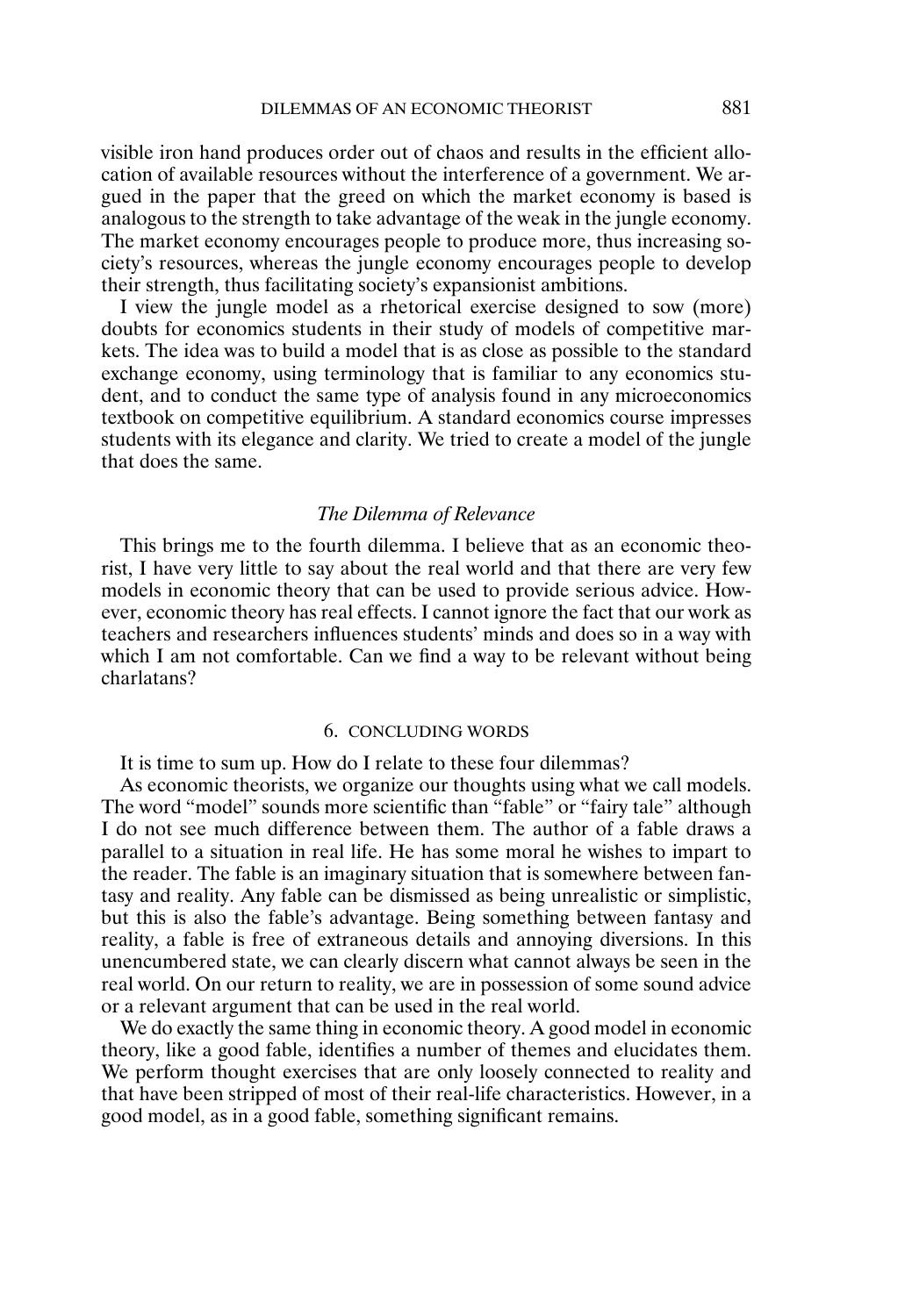<span id="page-17-0"></span>Like us, the teller of fables confronts the dilemma of absurd conclusions, because the logic of his story may also lead to absurd conclusions.

Like us, the teller of fables confronts the dilemma of response to evidence. He wants to maintain a connection between his fable and what he observes; there is a fine line between an amusing fantasy and a fable with a message.

Like us, the teller of fables is frustrated by the dilemma of fableless regularity when he realizes that sometimes his fables are not needed to obtain insightful observations.

Like us, the teller of fables confronts the dilemma of relevance. He wants to influence the world, but knows that his fable is only a theoretical argument.

As in the case of fables, absurd conclusions reveal contexts in which the model produces unreasonable results, but this may not necessarily make the model uninteresting.

As in the case of fables, models in economic theory are derived from observations of the real world, but are not meant to be testable.

As in the case of fables, models have limited scope.

As in the case of a good fable, a good model can have an enormous influence on the real world, not by providing advice or by predicting the future, but rather by influencing culture.<sup>13</sup>

Yes, I do think we are simply the tellers of fables, but is that not wonderful?

*School of Economics, Tel Aviv University, Tel Aviv 69978, Israel; and Dept. of Economics, New York University, New York, NY 10003, U.S.A.; [rariel@post.tau.](mailto:rariel@post.tau.ac.il) [ac.il.](mailto:rariel@post.tau.ac.il)*

*Manuscript received June, 2005; final revision received March, 2006.*

#### REFERENCES

- BASU, K. (1994): "The Traveler's Dilemma: Paradoxes of Rationality in Game Theory," *American Economic Review*, 84, 391–395.[\[873\]](#page-8-0)
- COX, J. C., AND V. SADIRAJ (2001): "Risk Aversion and Expected-Utility Theory: Coherence for Small- and Large-Stakes Gambles," *Games and Economic Behavior*, forthcoming.[\[869\]](#page-4-0)

KAHNEMAN, D. (2003): "Maps of Bounded Rationality: Psychology for Behavioral Economics," *American Economic Review*, 93, 1449–1475.[\[876\]](#page-11-0)

KAHNEMAN, D., AND A. TVERSKY (1979): "Prospect Theory: An Analysis of Decision under Risk," *Econometrica*, 47, 263–292.[\[869,872\]](#page-4-0)

LAIBSON, D. (1996): "Hyperbolic Discount Functions, Undersaving, and Savings Plans," Working Paper 5635, NBER.[\[871\]](#page-6-0)

PICCIONE, M., AND A. RUBINSTEIN (2003): "Equilibrium in the Jungle," Mimeo.[\[880\]](#page-15-0)

RABIN, M. (2000): "Risk Aversion and Expected Utility Theory: A Calibration Theorem," *Econometrica*, 68, 1281–1292.[\[868\]](#page-3-0)

RABIN, M., AND R. THALER (2001): "Anomalies: Risk Aversion," *Journal of Economic Perspectives*, 15, 219–232.[\[868\]](#page-3-0)

<sup>13</sup>I use the term "culture" in the sense of an accepted collection of ideas and conventions that influence the way people think and behave.